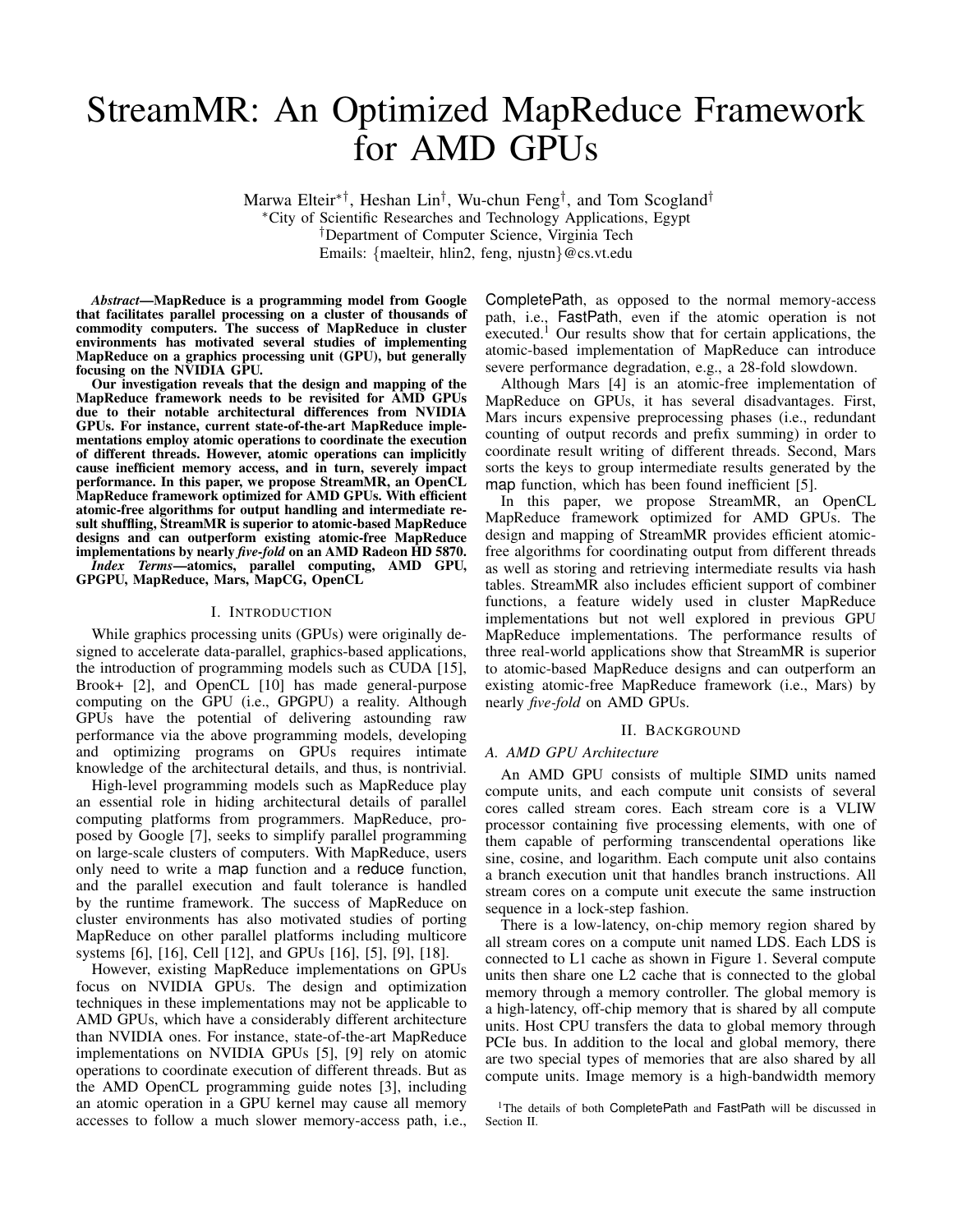region whose reads are cached through L1 and L2 caches. Constant memory is a memory region storing data that are allocated/initialized by the host and not changed during the kernel execution. Access to constant memory is also cached.

## *B. Memory Paths*

As shown in Figure 1, ATI Radeon HD 5000 series GPUs have two independent paths for memory access: FastPath and CompletePath [3]. The bandwidth of the FastPath is significantly higher than the CompletePath. Loads and stores of data whose size is multiple of 32 bits are executed through FastPath, whereas advanced operations like atomics and sub-32 bit data transfers are executed through the CompletePath.

Executing a memory load access through FastPath is performed by a single vertex fetch (vfetch) instruction. In contrast, a memory load through the CompletePath requires a multi-phase operation and thus can be several folds slower according to the AMD OpenCL programming guide [3]. On AMD GPUs, the selection of the memory path is done automatically by the compiler. The current OpenCL compiler maps all kernel data into a single unordered access view. Consequently, including a single atomic operation in a kernel may force all memory loads and stores to follow the CompletePath instead of the FastPath, which can in turn cause severe performance degradation of an application as discovered by our previous study [8]. Note that atomic operations on variables stored in the local memory does not impact the selection of memory path.



Fig. 1. AMD GPU memory hierarchy

## *C. GPGPU with AMD*

We implemented our framework using OpenCL because currently OpenCL [10] is the main programming language on AMD GPUs. Another advantage of using OpenCL is its portability across GPUs from different vendors. In OpenCL terminology, each thread of a kernel is called a *workitem* and executed on a single stream core. Multiple workitems are organized into a *workgroup*. One or more workgroups can run concurrently in a compute unit. The resource scheduler executes each workgroup as several *wavefronts* (a wavefront is similar to the warp concept in CUDA). To hide memory latency, it switches between the wavefronts whenever any one is waiting for a memory transaction to complete.

## *D. MapReduce Programming Model*

MapReduce is a high-level programming model aims at facilitating parallel programming by masking the details of the underling architecture. Programmers need only to write their applications as two functions: the *map* function and the *reduce* function. All of the input and outputs are represented as *key/value* pairs. Implementing a MapReduce framework involves implementing three phases: the *map* phase, the *group* phase, and the *reduce* phase. Specifically, the MapReduce framework first partitions the input dataset among the participating parties (e.g. threads). Each party then applies the map function to its assigned portion and writes the intermediate output (map phase). The framework groups all of the intermediate outputs by their keys (group phase). Finally, one or more keys of the grouped intermediate outputs are assigned to each partition party, which will carry out the reducing function and write out the result key/value pairs (reduce phase).

# III. RELATED WORK

Many research efforts have been done to enhance the MapReduce framework [11], [19], [17], [14], [13] in cluster environments. Valvag et al. developed a high-level declarative programming model and its underlying runtime, Oivos, which aims at handling applications that require running several MapReduce jobs [19]. Zahria et al. [14] on the other side proposed a speculative task scheduling named LATE (Longest Approximate Time to End) to cope with several limitations of the original Hadoop's scheduler in heterogeneous environments such as Amazon EC2[1]. Moreover, Elteir et al. [13] recently enhanced MapReduce framework to support asynchronous data processing. Instead of having barrier synchronization between map and reduce phases, they propose interleaving both phases, and start the reduce phase as soon as a specific number of map tasks are finished.

Mars [4] is the first MapReduce implementation on GPUs. One of the main challenges of implementing MapReduce on GPUs is to safely write the output to a global buffer without conflicting with output from other threads. Mars addresses this by calculating the exact write location of each thread. Specifically, it executes two preprocessing kernels before the map and reduce phases. The first kernel counts the size of the output from each map/reduce thread by executing the map/reduce function without writing the generated output to the global buffer. The second kernel is a prefix summing that determines the write location of each thread. Each thread then reapplies the map/reduce function and safely writes the intermediate/final output to the predetermined location in the global buffer. After the map phase, Mars groups the intermediate output by their keys using bitonic sort. After similar preprocessing kernels (counting and prefix summing), the reduce phase starts, where every thread reduces the values associated with certain key and finally writes the generated key/value pair to the final output. One main disadvantage of Mars' preprocessing design is that the map and reduce functions need to be executed twice. Such a design was arguably due to that atomic operations were not supported on the GPUs at the time Mars was developed.

Recently Hong et al. proposed MapCG [5], an implementation for MapReduce on both CPU and GPU. Its GPU implementation depends on using atomic operations to safely write the intermediate and final output. Also, MapCG designed a memory allocator to allocate buffers from the global memory for each warp. Moreover, MapCG uses hash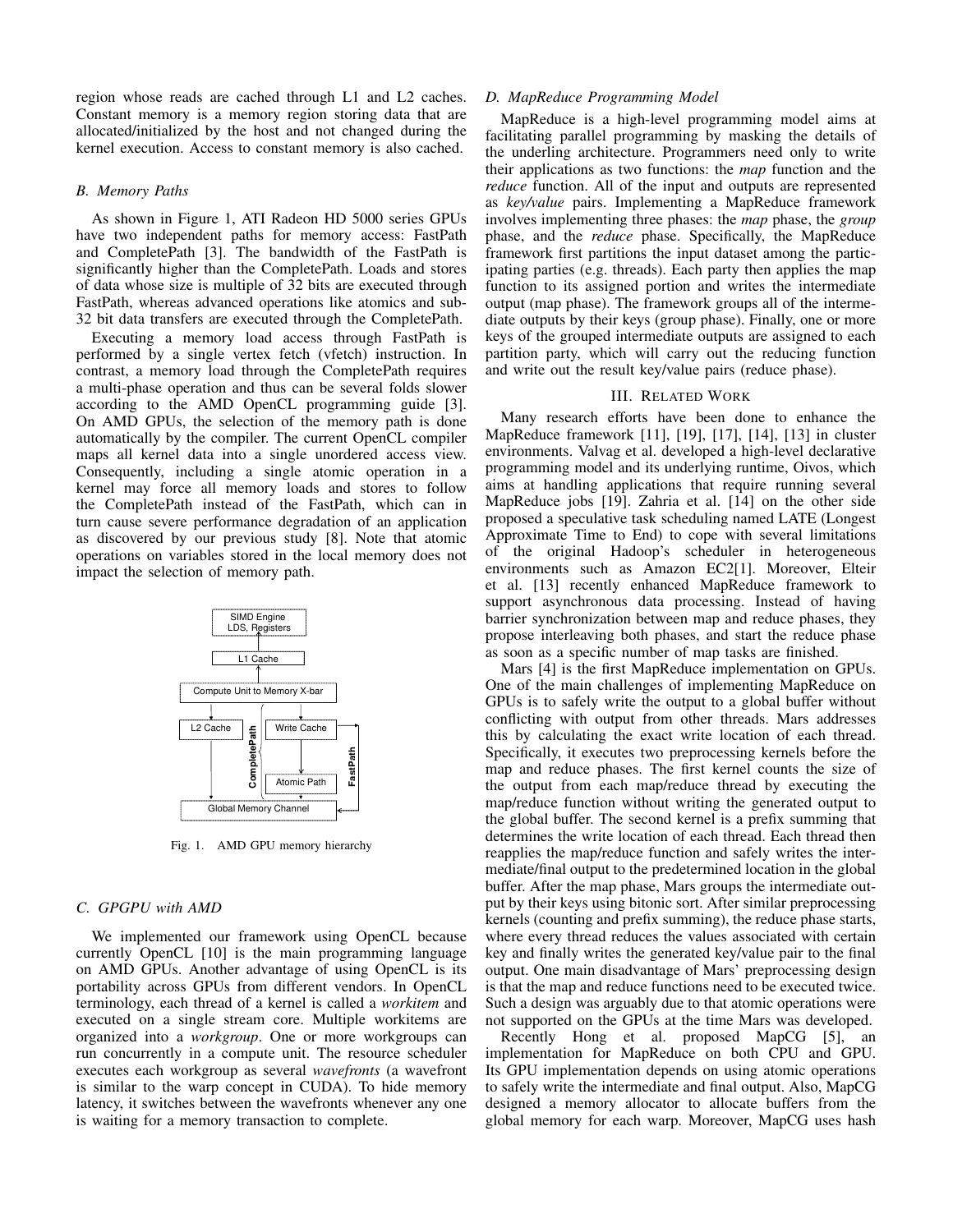tables to group intermediate output from map function, which is shown to be more efficient than sorting used in Mars.

As we will discuss in Section IV, our investigation shows that using global atomic operations can cause severe performance degradation in MapReduce implementation on AMD GPUs. Consequently, StreamMR does not use global atomic operations. Instead, StreamMR introduces several novel techniques that address disadvantages of Mars, including an efficient output procedure that greatly reduces the preprocessing overhead as well as an atomic-free algorithm that groups intermediate results using hash tables. More details of StreamMR design will be discussed in Section V.

There are two other studies on accelerating MapReduce on GPUs [9], [18] that are orthogonal to our study in this paper. In [9], Ji et al. proposed several techniques to improve the input/output performance by using shared memory as a staging area. These techniques can be applied to StreamMR to further improve its performance. GPMR [18] is a MapReduce implementation for a cluster of GPUs. GPMR is mainly designed to minimize the communication cost between different GPUs. GPMR also introduces several applicationspecific optimizations to improve the program performance.

#### IV. PERFORMANCE IMPACTS

## OF ATOMIC OPERATIONS ON MAPREDUCE FRAMEWORKS

In this section, we seek to quantify the performance impacts of using atomic operations in MapReduce implementations on an AMD Radeon HD 5870 GPU. We first implement a basic OpenCL MapReduce framework based on Mars. In its original design, Mars uses preprocessing kernels, i.e., counting and prefix summing kernels, to calculate the locations of output records in global memory for each thread. We add a feature that allows threads in different wavefronts to use atomic operations (instead of using preprocessing kernels) to compute the output locations.

We compare the performance of the basic OpenCL MapReduce implementation (named Mars) and the atomicbased implementation (named AtomicMR), focusing on the execution time of two MapReduce applications: Matrix Multiplication (MM) and KMeans (KM). Specifically, we run MM for matrix sizes of 256 X 256, 512 X 512, and 1024 X 1024, and KM for number of points 4K, 16K, 64K. As shown in Figure 2 and Figure 3, the performance of atomic-based MapReduce framework is significantly worse than Mars. More specifically, the average slowdown is 28-fold and 11.3-fold for Matrix Multiplication and KMeans, respectively. These results suggest that atomic-based MapReduce implementations are not suitable for AMD/ATI Radeon HD 5000 series.



Fig. 2. Performance of atomic-based MapReduce vs. Mars using Matrix Multiplication



Fig. 3. Performance of atomic-based MapReduce vs. Mars using KMeans

It is worth noting that, our atomic-based implementation uses atomic operations at the granularity of a wavefront, i.e., one master thread in the wavefront is responsible for allocating more buffer for all threads in this wavefront. In KMeans and Matrix Multiplication, each map thread writes to the global buffer once, so atomic operation is called once per wavefront by a master thread. This implementation using atomics at the wavefront level fairly mimics the map phase of the MapCG[5] implementation.

# V. STREAMMR: PROPOSED MAPREDUCE FRAMEWORK

## *A. Design Overview*

There are two major design issues in a MapReduce runtime framework on GPUs: 1) how to efficiently and correctly write output from the large number of threads to the global memory and 2) how to efficiently group intermediate results generated by the map function according to their keys.

*1) Writing output with opportunistic preprocessing:* As discussed in Section IV, using global atomic operations in the MapReduce framework can incur severe performance penalties on AMD GPUs. While Mars implementation does not employ atomic operations, it requires expensive preprocessing kernels to coordinate output from different threads to the global memory. In particular, the computation in the counting kernel is repeated in the actual compute (map or reduce) kernel; this redundant computation results in wasted compute resources.

StreamMR introduces a two-pass atomic-free algorithm that enables different threads to efficiently write their output to the global memory on AMD GPUs. Specifically, each workgroup maintains a separate output buffer in global memory. In the first pass, these output buffers are preallocated according to a user-defined size. Each work-group independently writes the output to its own buffer without synchronizing with other work-groups. When the preallocated buffer is full, the compute kernel (map or reduce) switches to a counting procedure that only counts the sizes of different output records (without actually writing them), similar to the Mars design. In the second pass, an overflow buffer is allocated for the work-groups that use up their preallocated buffer in the first pass, using the sizes computed in the counting procedure. A separate kernel is then launched to handle the unwritten output of the first pass.

The StreamMR output design eliminates the need for global atomic operations. It can also greatly save the preprocessing overhead compared to Mars. For applications with output sizes that can be easily estimated, e.g., Matrix Multiplication and KMeans, the counting procedure and the second pass can be skipped altogether, yielding the most efficient execution. That is, the preprocessing only happens opportunistically.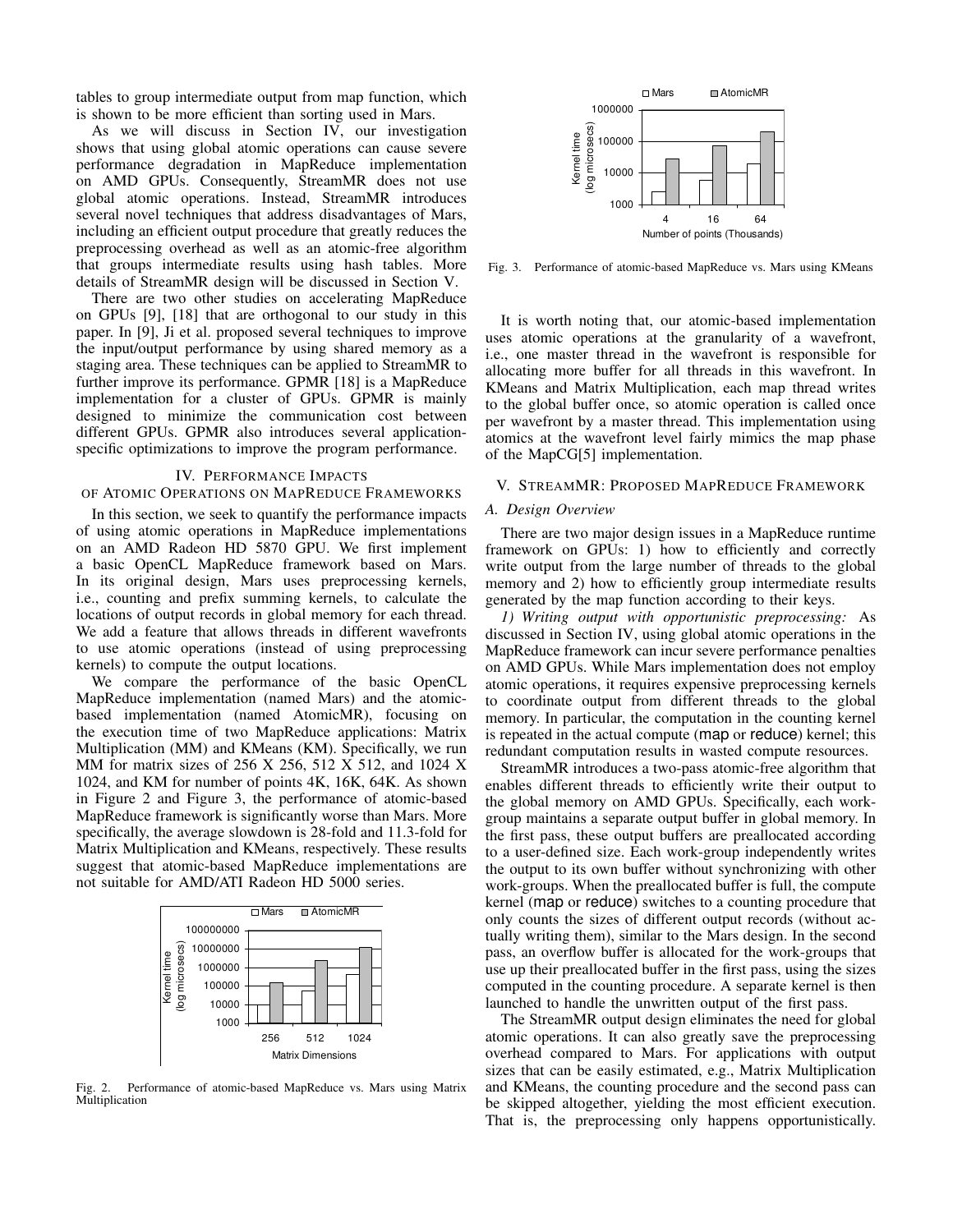For applications with output sizes that are hard to predict, StreamMR saves the counting computation corresponding to preallocated buffers during the first pass, whereas Mars performs the redundant counting computation for all output. In addition, in StreamMR, we record the output size per workgroup as opposed to recording output size per thread in Mars, thus improving the prefix summing performance (as fewer size records need to be dealt with in the prefix summing).

*2) Grouping intermediate results with atomic-free hash tables:* Like MapCG, StreamMR organizes the intermediate output generated by the map phase using hash tables. However, MapCG uses atomic operations on global variables, e.g., compare-and-swap, to implement the hash table, which will incur performance penalty caused by the slow CompletePath on AMD GPUs. To address this issue, StreamMR maintains one hash table per wavefront, thus removing the need of using global atomics to coordinate updates from different workgroups to the hash table. Also, as explained in the next section, StreamMR leverages the lock-step execution of threads in a wavefront as well as atomic operations on local variables (i.e., variables stored in the local memory) to implement safe concurrent updates to the hash table of each wavefront. During the reduce phase, a reduce thread reduces the intermediate output associated with a specific entry in all hash tables, i.e., hash tables of all wavefronts.

## *B. Implementation Details*

In StreamMR, each work-group maintains four global buffers as shown in Figure 4. Among these buffers,  $Keys_i$ and  $Values_i$  store keys and values of intermediate results.  $HT_i$  is the hash table of wavefront i. Figure 5 depicts the details of the hash table design. Each entry in the hash table contains two pointers to the head and tail of a linked list (hash bucket) stored in  $KVList_i$ . The head pointer is used to explore the elements stored in a hash bucket, and the tail pointer is used when appending a new element. Each element in  $KVList_i$  associates every key to its value, and it contains a pointer to the next element in the linked list.



Fig. 4. Main data structures used in the map phase of StreamMR

*1) Map Phase:* Initially, every map thread executes the map function on its assigned input key/value pair. A map thread then collaborates with other threads on the same workgroup *i* to determine its write location on the global buffers, i.e.,  $Keys_i$ ,  $Values_i$ , and  $KVList_i$  without conflicting

with other threads in the same work-group. This can be efficiently done using the system-provided atomic operations on *local* variables, leveraging the fact that atomic operations on local variables does not force memory access to follow the CompletePath.



Fig. 5. Details of the hash table

To safely update the hash table  $HT_i$ , a single entry of the hash table should be updated by only one thread in the workgroup, this thread is named *master thread*. Before the *master thread* updates the hash table, all threads in the workgroup should be synchronized. However, since the threads of the workgroup may diverge based on the input characteristics, deadlock can occur during the synchronization. To address this issue, we decide to use one hash table per wavefront, for all threads in a wavefront are synchronized by the lock-step execution.

All threads of a wavefront use three auxiliary arrays stored in shared memory arrays to coordinate concurrent updates to the hash table of this wavefront. The first array is *HashedKeys*. Thread *i* writes the hash of its key to its corresponding entry *HashedKeys[i]*. The second array is *Slaves*, which is used to identify the *master thread* of each hash entry. The third array *KeyValListId* is used by the master thread to update the links on the linked list associated with the hash entry. In updating the hash table, all threads in the wavefront go through three steps as shown in Figure 6. First, all active threads in the wavefront write the hash of their keys to the *HashedKeys* array and the index of the inserted record to  $KVList_i$  to the *KeyValListId* array. Second, every thread reads the hash keys of all other threads, and the first thread with a certain hash key is considered as a *master thread*. For example, if thread  $t_1$ ,  $t_3$ , and  $t_5$  all has the same key, then  $t_1$  will be marked as the *master thread.* Finally, the *master thread*  $t_1$  reads the indices of its slave threads, i.e., *KeyValListId[3]*, and *KeyValListId[5]*, and then it updates the tail of the hash entry *HashedKeys[1]* to refer to slave records, in addition to updating the links of these records to form the extended linked list.

*2) Reduce Phase:* Reducing the key/value pairs from different hash tables is not a trivial task. Since keys are different for in different hash tables, to insure all keys are handled, we run the reduce kernel with number of threads equals to the total number of entries of all hash tables i.e., number of entries per hash table  $\times$  number of hash tables. In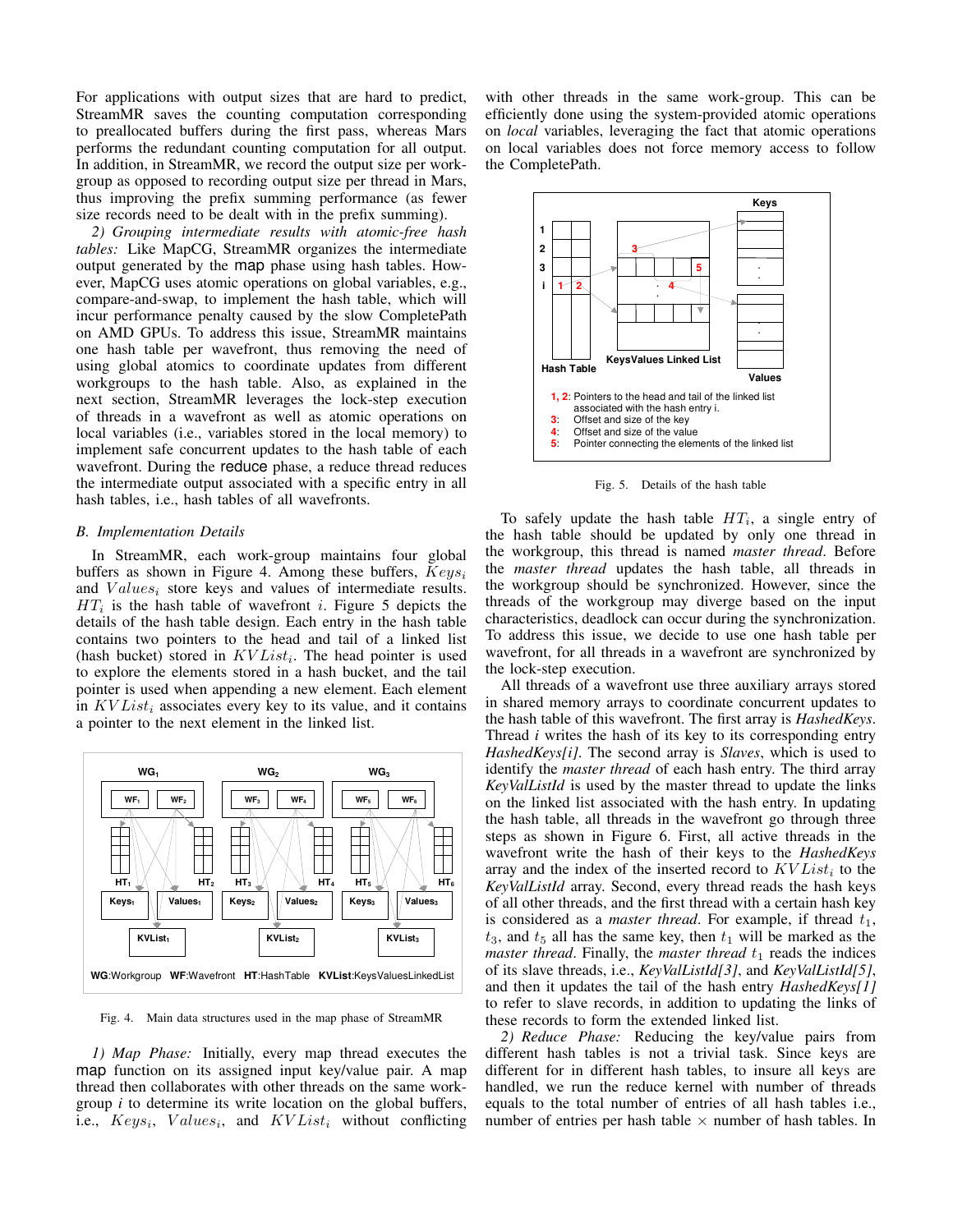

a master thread and update the Slaves array. Step3: The master thread i reads the KeyValListId of the slave threads and updates the hash table entry =  $H$ ashedKeys[i]

Fig. 6. Steps for updating the hash table assuming wavefront of 6 threads, and  $t_1$ ,  $t_3$ , and  $t_5$  are the active threads

particular, each reduce thread reduces the values associated to a specific hash entry beginning from certain hash table (ranging from hash table 0 to hash table  $n - 1$ ) passing through all subsequent hash tables. We then run another cleanup kernel to remove any redundant outputs. Note that, for applications generating the same keys for every workgroup, it is enough to invoke the reduce kernel with number of threads equals the number of hash entries in one hash table. Every thread reduces the values of a specific hash entry in all hash tables, and hence the cleanup kernel can be skipped.

Similar to the map phase, threads in the same wavefront collaborate using the system-provided atomic operations on local variables to write their final key/value pairs to the global buffers.

## *C. Optimizations*

StreamMR provides several optimizations in addition to the basic design.

*1) Map with Combiner:* If the combiner function is available, the map phase can be modified so that instead of writing the map output directly to the global buffer, only one combined value is written per key. Specifically, the *master thread* generates the combined value of slave threads, and update the hash table accordingly. Since the map outputs are combined before being written to the global buffer, the number of global memory transactions can be significantly reduced.

In StreamMR, values produced by the slave threads are written to the shared memory to improve the combining performance. For values with variable sizes, the available shared memory may not be sufficient to hold values from all threads in the memory. Upon such an overflow, the number of active threads per wavefront is reduced from 64 threads (in case of AMD Radeon HD 5870 GPU) to 32 threads. Threads from 0 to 31 continue their processing and threads from 32 to 64 remains idle. When the first half of threads complete their

processing, the other half starts. While processing the active threads, the used sizes are compared to the allocated sizes. If the overflow occurs again, the number of active threads is reduced to 16 threads, and so on until the used sizes fit the available shared memory. The overhead of this mechanism will be evaluated in section VI.

*2) Reduce with Combiner:* To improve the scalability of the reduce phase with regard to the number of wavefronts of the map kernel, more than one kernels can be launched. For instance, instead of having one kernel where one thread reduces the values of a certain hash entry from all hash tables, multiple kernels can be launched to reduce entires in a tree-like manner. Such a design allows more parallelism to be exploited during the reduction because reducing of a single hash entry is parallelized.

*3) Image memory input:* This optimization aims at improving memory access performance. When the input dataset is bound to the texture memory, the L1 and L2 texture caches can help reduce access to the global memory. When the input dataset is heavily reused by the kernel, we have found that this optimization can significantly improve performance on AMD GPUs.

## *D. Discussion*

One limitation of using a separate buffer for each wavefront can cause inefficient memory utilization when the size of the initial buffer is too large. This limitation can be alleviate for applications with relatively predictable output sizes. The multi-buffer design may also cause inefficiency when the final output is copied back to the host memory. Assuming the allocated output buffers for all workgroups are stored in contiguous memory locations in the global memory, there are two options for transferring the final output back to the host memory. The first option is to copy only the used buffer from each workgroup. This requires multiple transfers i.e., one per workgroup. The second option is to copy all allocated buffers using only one transfer. In this case other unneeded buffers will be copied as well. Experiments have shown that the second option is more efficient, since it requires communicating with the host only once. However, the second option is still less perfect. We plan to investigate more efficient solution for this problem in the future work.

## VI. EXPERIMENTAL ANALYSIS

All of the experiments presented in this section are conducted on a 64-bit server with an Intel Xeon E5405 x2 CPU (2.00GHz) and 3GB of RAM. The equipped GPU is ATI Radeon HD 5870 (Cypress) with 512MB of device memory. The server is running the GNU/Linux operating system with kernel version 2.6.28-19. StreamMR and the testing applications are implemented with OpenCL 1.1 and compiled with AMD APP SDK v2.4.

We use three test applications that are commonly used in other MapReduce studies such as Mars and MapCG. These applications include:

• Matrix Multiplication (MM). MM accepts two matrices X and Y as input and outputs matrix Z. Each element  $z_{i,j}$ in  $Z$  is produced by multiplying every element in row  $i$  of X with the corresponding element in column  $j$  of Y and summing these products. The MapReduce implementation of MM includes only the map phase, where each map task is responsible for calculating one element of the output matrix.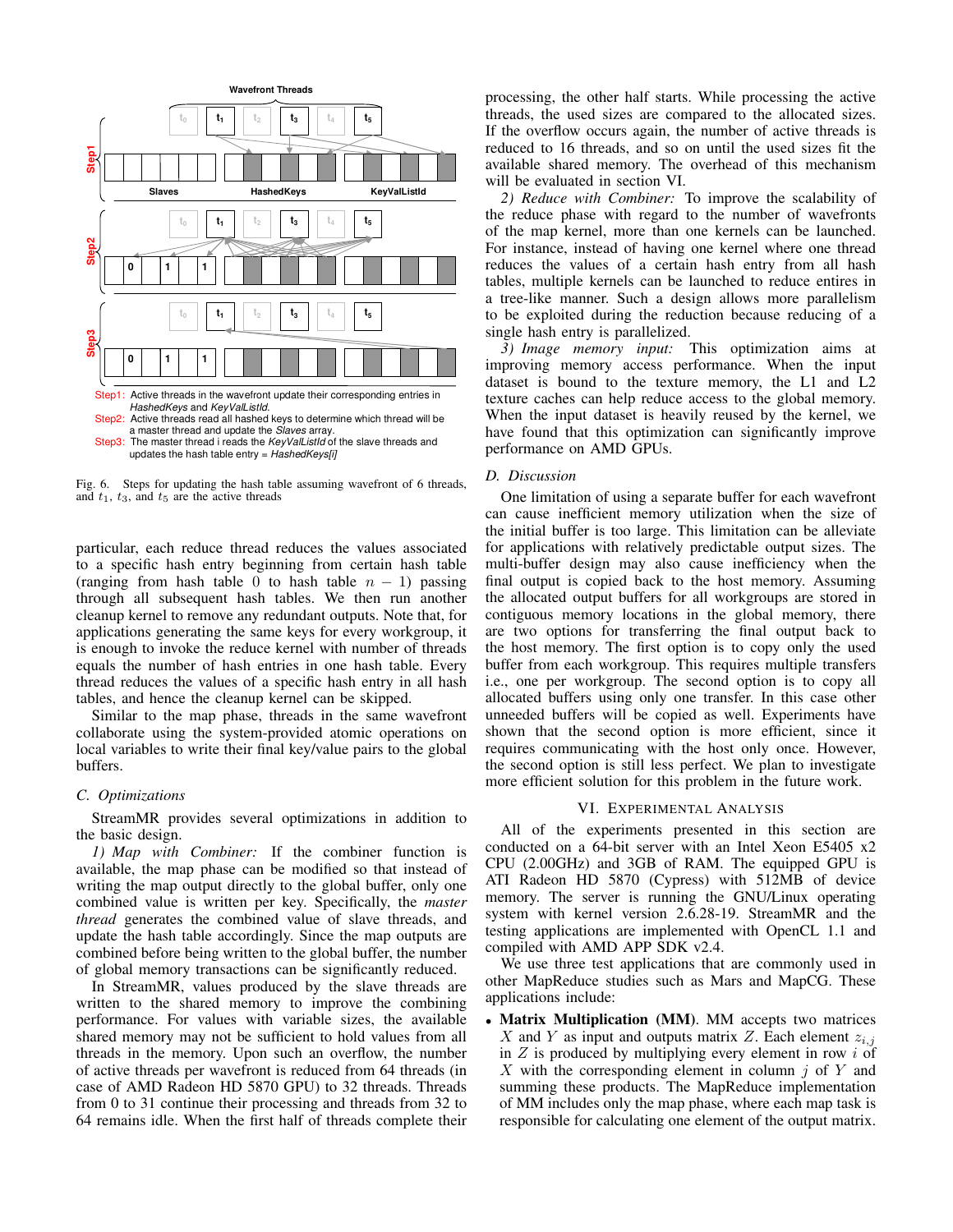- KMeans (KM): KM is an iterative clustering algorithm. Each iteration takes a set of input points and a set of clusters, assigns each point to a closest cluster based on the distance between the point and the centroid of the cluster, and recalculates the clusters after. The iteration is repeated until clustering results converge (In our results we run only one iteration). The MapReduce implementation of KM include both map and reduce phases. The map function attaches the assigned points to their closest clusters, and the reduce function calculates the new coordinates of a cluster based on the attached points. Note that the combiner function is enabled for both map and reduce phases in StreamMR in our experiments.
- String Match (SM) SM searches an input keyword in a given document and outputs all matching locations. The MapReduce implementation of SM includes only the map phases. Each map task reads a chunk of the input document, character by character, and outputs the locations of any found matching words.

For each of the testing application, we use three input data sets, i.e., Small (S), Medium (M) and Large (L) whose size are given in Table I.

| <b>Applications</b>      | <b>Dataset Size</b>                |
|--------------------------|------------------------------------|
| MatrixMultiplication(MM) | S: 256, M: 512, L:1024             |
| KMeans(KM)               | S: 4096 points, M: 16384, L: 65536 |
| StringMatch(SM)          | S: 16MB, M: 64MB, L: 100MB         |

TABLE I DATASET SIZES PER APPLICATION

## *A. Applications Performance*

*1) Comparison to Mars:* We first evaluate the performance of StreamMR against Mars with three test applications. In order to execute Mars, which is originally implemented in CUDA, on AMD GPUs, we have reimplemented Mars with OpenCL. The bitonic sort and scan algorithms available in the AMD Stream SDK are used to implement the sorting and scanning phases of Mars.

As shown in Figure 7, StreamMR outperforms Mars for almost all testing applications with speedups between 0.96 to 4.7. For applications with the map phase only, i.e. MM and SM, the advantage of StreamMR comes from the reduced preprocessing overhead (counting and prefix summing phases as detailed in Section V). To better understand the performance gain of StreamMR over Mars, we break down the execution time of the large input dataset into five phases, i.e., preprocessing, map, group, reduce, and copy result (from GPU to CPU), as shown in Figure 8. To get normalized times, the execution times of each phase is divided by the total execution time of the corresponding Mars run. For MM, the Mars preprocessing overhead is 9.7% of the total execution time in Mars. Since the output size is fixed, the preprocessing time of MM is negligible in StreamMR. As a consequence, StreamMR outperforms Mars by 1.1 times on the average. On the other side, in SM, since the size of the output is variable, Mars preprocessing phases, especially the counting phase consumes significant portion of the map time. Specifically, the counting phase passes through the whole file and searches for matches to accurately determine the size of the output of each map task. These preprocessing phases represent 30.54%

of the total map time. So our framework better improves the performance by 1.3-fold speedup on the average.

For KM, as shown in Figure 8, although the overhead of Mars preprocessing kernels is small i.e., 3.54% of the total time, the speedup of our framework over Mars is the highest among all applications i.e., 3.9-fold speedup on the average. This returns to two reasons; first, the efficiency of the hashing-based grouping over sorting-based one which results in reducing the number of accesses to the global memory. Second, the larger number of threads contributing in the reduce phase through the combiner function which result in improving the reduce time.



Fig. 7. Speedup of StreamMR over Mars using small, medium, and large datasets



Fig. 8. Execution time breakdown of Mars and StreamMR using Large dataset

*2) Comparison to Atomic-based MapReduce:* As we discussed earlier, state-of-the-arts MapReduce frameworks in CUDA use atomic operations to coordinate the output from different threads. To evaluate atomic-based MapReduce designs on AMD GPU, we modified Mars by removing the preprocessing kernels and using atomic operations to determine write locations of each map and reduce thread in global memory. For MM and KM, the atomic operation is used in a wavefront granularity, where only one thread per wavefront executes the atomic operation. For SM, since threads in a wavefront may execute divergent paths, the atomic operation is issued per thread. We named this modified version of MapReduce AtomicMR.

As we discussed in Section II, atomic operations on AMD GPUs can force all memory access to use a slow CompletePath instead of the normal FastPath, can thus can result in severe performance degradation for memory-bound applications. StreamMR addresses this issue with an atomicfree design. As shown in Figure 9 and Figure 10, for MM,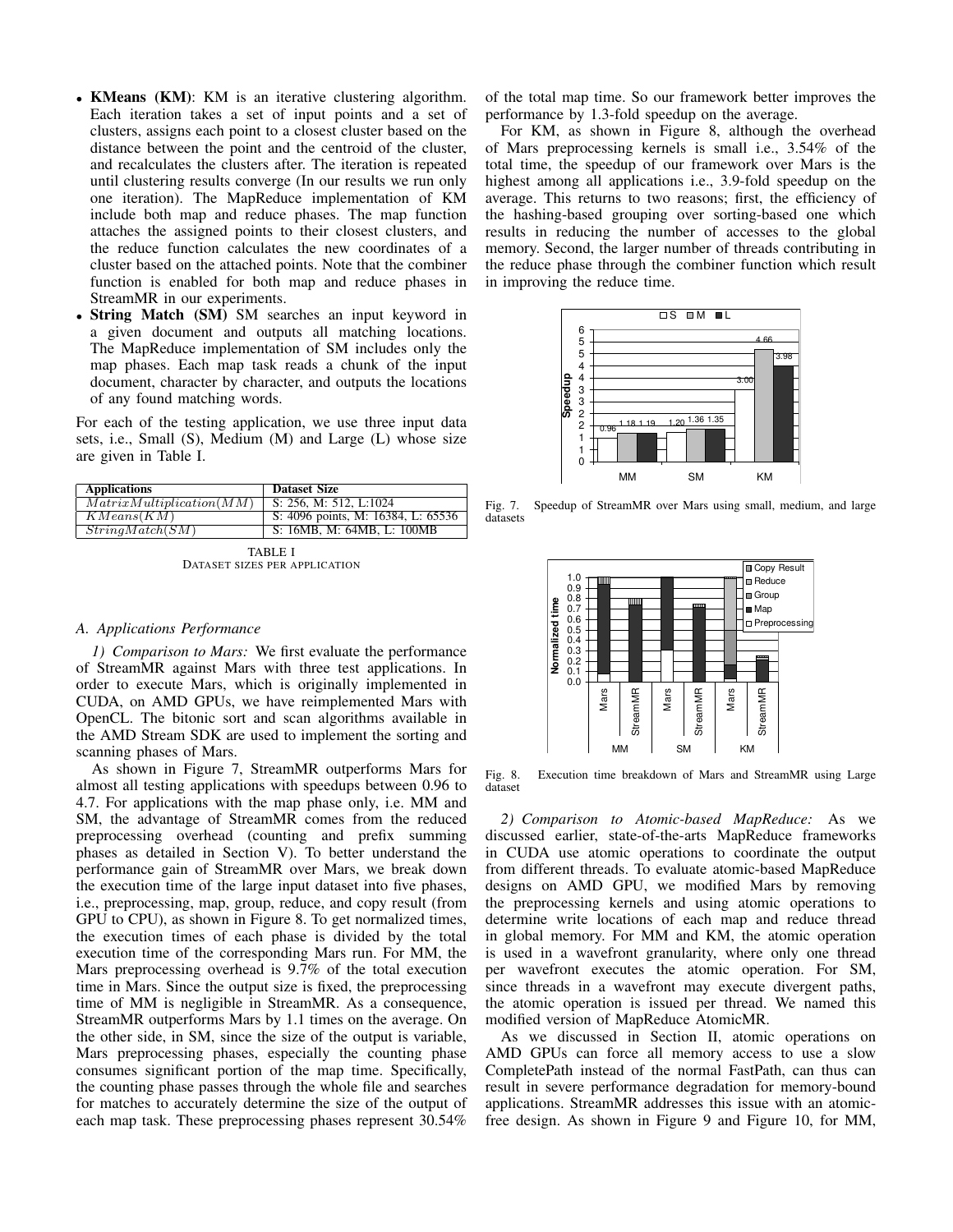StreamMR significantly outperforms AtomicMR, i.e., with an average speedup of 30.3-fold. It turns out that the ALU:Fetch ratio (measured by AMD APP Kernel Analyzer v1.8) of MM is 0.4. Such a low ALU:Fetch ratio suggests that MM is indeed a memory-bound application. On the other hand, the ALU:Fetch ratio of SM is very high, i.e. 9.89, suggesting that SM is more compute-bounded. Consequently, SteamMR does not show performance improvements over AtomicMR for SM.



Fig. 9. Speedup of StreamMR over Atomic-based MapReduce using small, medium, and large datasets



Fig. 10. Execution time breakdown of AtomicMR and StreamMR using large dataset

For KM, the average speedup of SteamMR over AtomicMR is 44.4-fold. Again, one of the reason is that KM is also memory-bounded, as indicated by an ALU:Fetch ratio of 0.9. In addition, the map phase of KM contributes to more than 90% of the total execution time as shown in Figure 10.

# *B. Overflow Handling Overhead*

In this experiment, we aim at quantifying the overhead of the overflow handling mechanisms i.e., global and local buffers overflow. For SM, there is a high probability for the global overflow to occur since the size of the output is nondeterministic and depends on the input file and the keyword. For KM, if the local buffer is not set appropriately, a local overflow may be encountered. For MM, since the size of the output is deterministic, then the overflow can be avoided.

We run SM using medium-size dataset and varied the global buffer size to study the effect of global overflow on the performance. we reduce the size of the preallocated output buffer, so overflow occurs, and another map kernel is executed. The overflow percentage is the ratio between the number of matches emitted by the second map kernel and the total number of matches. As shown in Figure 11, the speedup of StreamMR over Mars slightly decreases from

1.37 to 1.29 when the percentage of overflow reaches 18%. As the overflow percentage increases to 88%, the speedup drops further to 0.94. This is because StreamMR will incur more and more counting overhead as the overflow percentage increases. However, the above performance results also suggest the overhead of global overflow is tolerable.



Fig. 11. Effect of global overflow on the speedup over Mars using StringMatch

For KM, we varied the allocated local buffer, so instead of running all threads per wavefront concurrently, they run on two and four consecutive iterations. As a result, the map kernel execution time increases as shown in Figure 12. Specifically, the speedup compared to overflow-free case is 0.87 and 0.78 for two and four consecutive iterations respectively.



Fig. 12. Effect of local overflow on the Map kernel execution time of KMeans

#### *C. Impact of Using Image Memory*

In this experiment, we evaluate the effect of using texture memory instead of global memory to store the input dataset. Since the data retrieved from the texture memory are cached, we expect applications with data locality to benefit from this feature. MM is an example of such applications since a single row is accessed by several map tasks. For SM and KM, since each thread works in a different piece of input data, texture caching may not be beneficial.

For MM, we have found that using texture memory to store the input matrices, improves the performance of the map kernel significantly. More specifically, the speedup of the map kernel over non-texture map kernel is 9.77 and 3.84 for 256 X 256 and 512 X 512 matrices respectively. Moreover, the overall application speedup is 3.92 and 2.63 for 256 X 256 and 512 X 512 matrices, respectively.

## VII. CONCLUSIONS AND FUTURE WORK

In this paper, we revisit the design of MapReduce framework on AMD GPUs. We found that the atomic operations